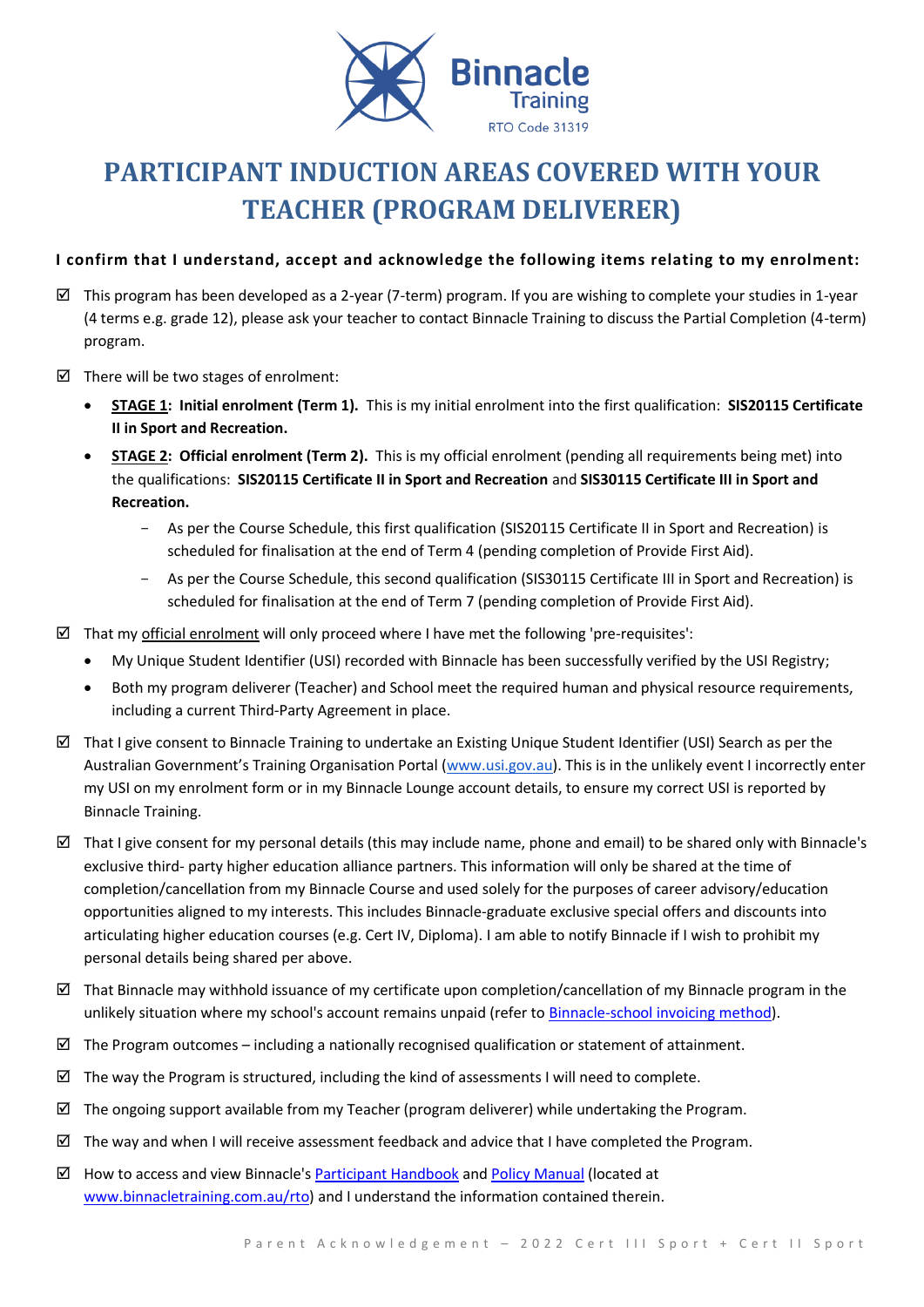

- $\boxtimes$  The fees associated with the program and the circumstances under which a refund may be granted
- That Binnacle will use the information I provide for the purpose of which it was collected and to assist in the administration of this Program, including reporting of results to the national VET regulator.
- $\boxtimes$  That I consent to the potential use of my image for marketing purposes (e.g. website, brochures, social media). I acknowledge Binnacle will always endeavour to contact me (via my program deliverer) to re-confirm my acceptance prior to publishing.
- $\boxtimes$  That I can access my own records provided to Binnacle at any time by contacting Binnacle administration.
- That I am responsible for any personal injuries sustained during the program.
- $\boxtimes$  That I am able to apply (by notifying my teacher) for Recognition of Prior Learning (RPL) if I feel I already demonstrate competence in one or more areas within this program.
- That if I enter a course that has already commenced, I may not have the opportunity to complete the full qualification and may only receive a Statement of Attainment for the competencies achieved.

#### **PRIVACY NOTICE**

#### **Why we collect your personal information**

As a Registered Training Organisation (RTO), we collect your personal information so we can process and manage your enrolment in a Vocational Education and Training (VET) course with us.

#### **How we use your personal information**

We use your personal information to enable us to deliver VET courses to you, and otherwise, as needed, to comply with our obligations as an RTO.

#### **How we disclose your personal information**

We are required by law (under the *National Vocational Education and Training Regulator Act 2011* (Cth) (NVETR Act)) to disclose the personal information we collect about you to the National VET Data Collection kept by the National Centre for Vocational Education Research Ltd (NCVER). The NCVER is responsible for collecting, managing, analysing and communicating research and statistics about the Australian VET sector.

We are also authorised by law (under the NVETR Act) to disclose your personal information to the relevant state or territory training authority.

#### **How the NCVER and other bodies handle your personal information**

The NCVER will collect, hold, use and disclose your personal information in accordance with the law, including the *Privacy Act 1988* (Cth) (Privacy Act) and the NVETR Act. Your personal information may be used and disclosed by NCVER for purposes that include populating authenticated VET transcripts; administration of VET; facilitation of statistics and research relating to education, including surveys and data linkage; and understanding the VET market.

The NCVER is authorised to disclose information to the Australian Government Department of Education, Skills and Employment (DESE), Commonwealth authorities, State and Territory authorities (other than registered training organisations) that deal with matters relating to VET and VET regulators for the purposes of those bodies, including to enable:

- administration of VET, including program administration, regulation, monitoring and evaluation;
- facilitation of statistics and research relating to education, including surveys and data linkage; and
- understanding how the VET market operates, for policy, workforce planning and consumer information.

The NCVER may also disclose personal information to persons engaged by NCVER to conduct research on NCVER's behalf.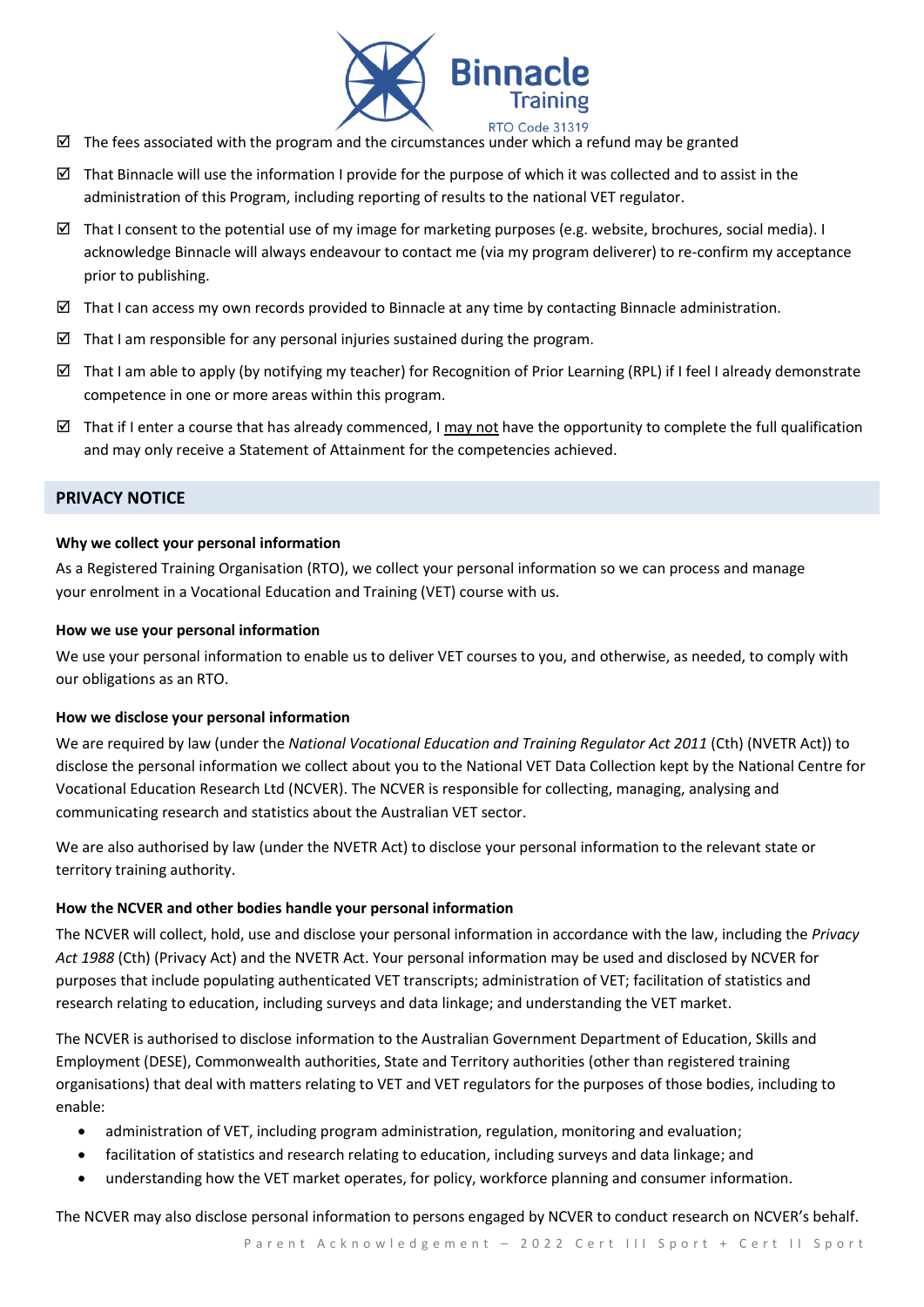

The NCVER does not intend to disclose your personal information to any overseas recipients.

For more information about how the NCVER will handle your personal information please refer to the NCVER's Privacy Policy at [www.ncver.edu.au/privacy.](http://www.ncver.edu.au/privacy)

If you would like to seek access to or correct your information, in the first instance, please contact your RTO using the contact details listed below.

DESE is authorised by law, including the Privacy Act and the NVETR Act, to collect, use and disclose your personal information to fulfil specified functions and activities. For more information about how the DESE will handle your personal information, please refer to the DESE VET Privacy Notice at [https://www.dese.gov.au/national-vet-data/vet-privacy](https://www.dese.gov.au/national-vet-data/vet-privacy-notice)[notice.](https://www.dese.gov.au/national-vet-data/vet-privacy-notice)

#### **Surveys**

You may receive a student survey which may be run by a government department or an NCVER employee, agent, thirdparty contractor or another authorised agency. Please note you may opt out of the survey at the time of being contacted.

#### **Contact information**

At any time, you may contact Binnacle Training to:

- request access to your personal information;
- correct your personal information;
- make a complaint about how your personal information has been handled; and
- ask a question about this Privacy Notice.

# **BINNACLE TRAINING CONTACT DETAILS**

Email: [admin@binnacletraining.com.au](mailto:admin@binnacletraining.com.au)

Phone: 1300 303 715

To access Binnacle Training's Privacy Policy – Website visit [www.binnacletraining.com.au/privacy](http://www.binnacletraining.com.au/privacy)

To access Binnacle Training's Privacy and Personal Information Policy - visit <http://www.binnacletraining.com.au/rto> (Select: Policy Manual)

#### **SERVICE AGREEMENT**

#### **Responsibilities of Binnacle, as the Registered Training Organisation (RTO):**

- $\boxtimes$  Provide training that responds to the learning needs of all students and is relevant to the training program.
- $\boxtimes$  Provide assessment that is flexible and fair, which meets the assessment criteria of the national training package.
- $\boxtimes$  Identify and provide language, literacy and numeracy support to students as required.
- $\boxtimes$  Recognise qualifications and statements of attainment that a student may present that has been issued by another RTO.
- $\boxtimes$  Provide all training and assessment once a student enrols and commences in their training program. See Participant [Handbook](http://www.binnacletraining.com.au/rto.php) for further details.
- $\boxtimes$  Consult with students and employers to gauge their satisfaction with services.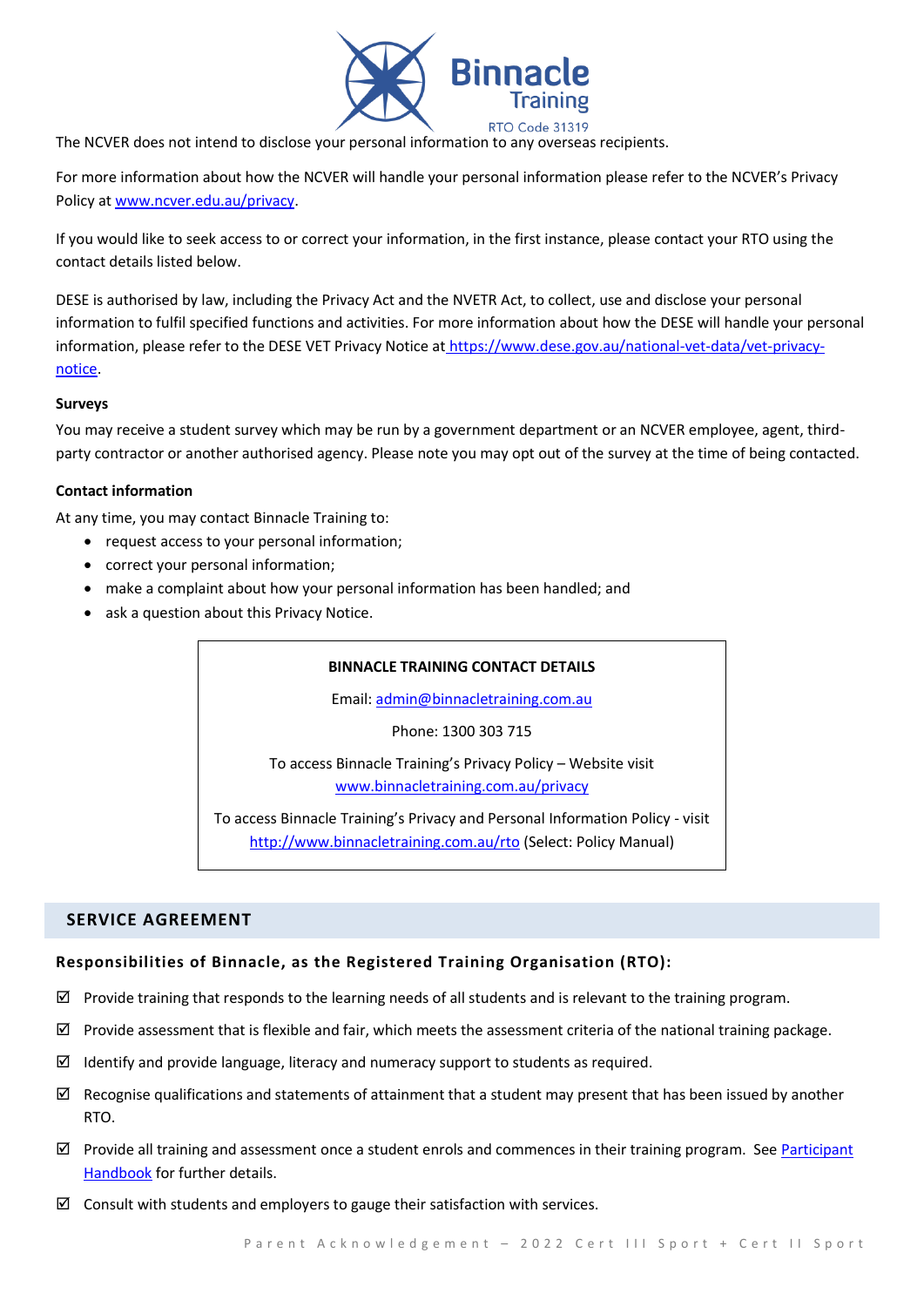

 $\boxtimes$  Uphold our fees and refund policy and all other policies and procedures as outlined in the Binnacle [Policy Manual.](http://www.binnacletraining.com.au/rto.php)

## **QLD GOVERNMENT VET IN SCHOOLS (VETIS) INITIATIVE – FUNDING ELIGIBILITY**

## **I confirm that I understand and acknowledge the following items relating to the Queensland Government's Vocational Education and Training in Schools (VETiS) initiative:**

- Binnacle Training is approved as a Skills Assure Supplier (SAS) to deliver the qualification **SIS20115 Certificate II in Sport and Recreation** as a Vocational Education and Training in Schools (VETiS) funded qualification.
- $\boxtimes$  VETiS funded by the VET investment budget is fee-free for students; and the VET investment budget will provide funding for students to complete one VETiS qualification listed on th[e Priority Skills List](https://desbt.qld.gov.au/training/docs-data/strategies/vetinvest/subsidieslist) while attending secondary school (in Years 10, 11 and 12).
- $\boxtimes$  The Certificate II in Sport and Recreation is currently listed on the Department's [Priority Skills List](https://desbt.qld.gov.au/training/docs-data/strategies/vetinvest/subsidieslist) as a VETiS funded qualification.
- I have been provided the option, immediately post my initial enrolment, to either:
	- − select this program (Certificate II in Sport and Recreation) as a VETiS-funded qualification; or
	- − advise Binnacle that I choose not to use this program as a VETiS-funded qualification; and therefore undertake this qualification as fee-for-service (i.e. non-funded, where Binnacle invoices my school a per participant fee).
- $\boxtimes$  Binnacle Training will confirm my VETiS eligibility with my school's nominated 'VET Manager' (e.g. Head of Department) and notify my school if it's identified post-enrolment that I don't meet eligibility requirement per above.
- For further information, I can refer to Binnacle's [Participant Handbook](http://www.binnacletraining.com.au/rto.php) (located a[t www.binnacletraining.com.au/rto\)](http://www.binnacletraining.com.au/rto) and the Queensland Government's website (see links below) or contact Binnacle administration.

**VETiS page <https://desbt.qld.gov.au/training/providers/funded/vetis> VETiS frequently asked questions https://desbt.qld.gov.au/training/training-careers/incentives/vetis/faqs**